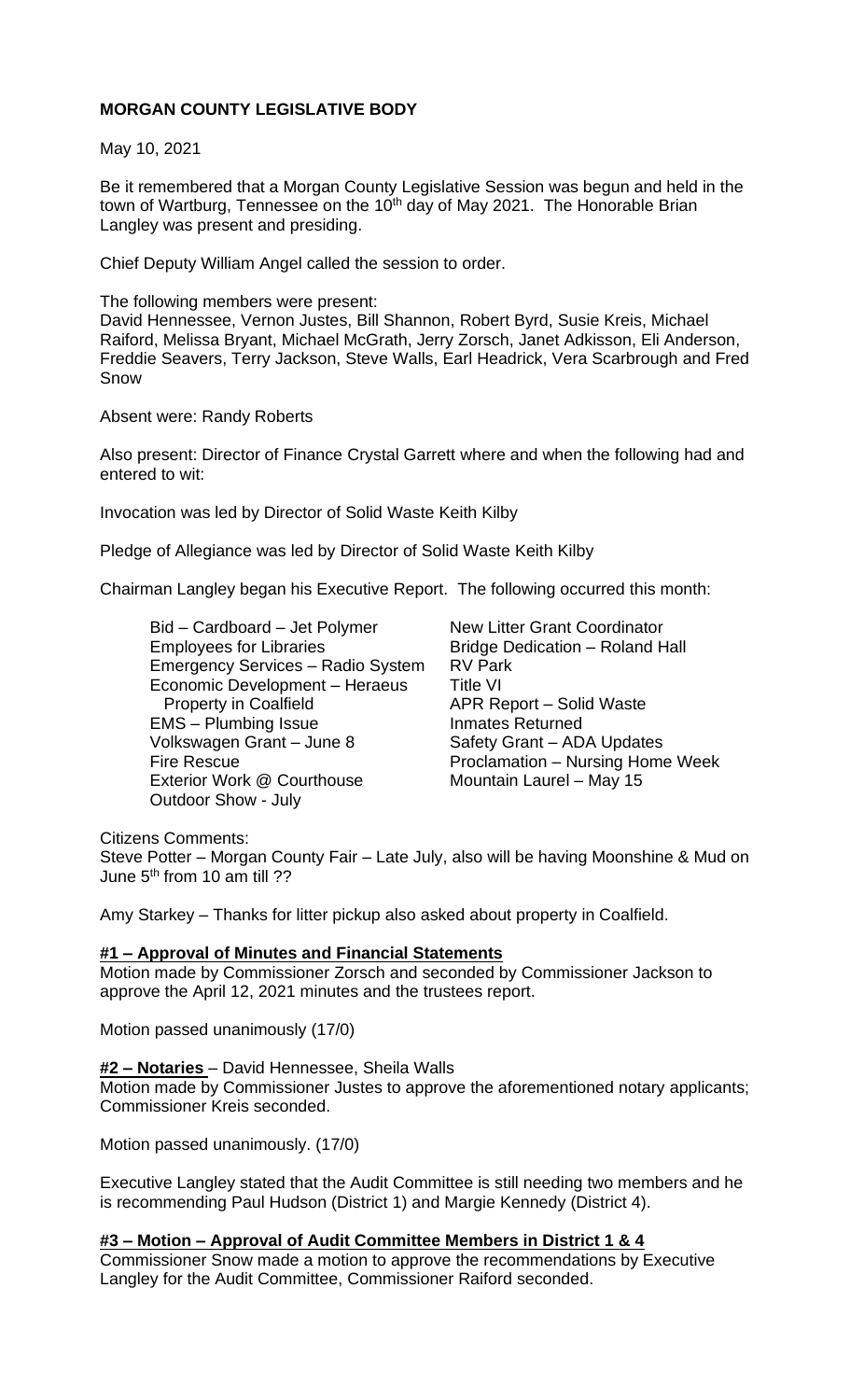Motion passed unanimously. (17/0)

Executive Langley stated that Morgan County is supposed to be receiving ½ the monies from the American Rescue Plan on or by May 12. The Comptrollers Office has been in contact with the county and have told them not to spend it right now. There will be very specific regulations on this money. Executive Langley asked that a committee be set up for oversight of these funds.

## **#4 – Motion – Appointing Budget Committee to Oversee the American Rescue Plan Monies**

Commissioner Hennessee made a motion to appoint the Budget Committee to oversee these funds, Commissioner Scarbrough seconded.

Motion passed unanimously. (17/0)

## **#5 – Motion – Establish Reapportionment Committee**

Commissioner McGrath made a motion to have Committee on Committees establish the Reapportionment Committee, Commissioner Justes seconded.

Motion passed unanimously. (17/0)

### **#6 - Motion – Reapportionment Committee Appointments**

Commissioner Snow made a motion to approve the following members to the Reapportionment Committee, Commissioner Byrd seconded. They are as follows:

Dist.1 – Steve Walls **Dist. 2 – Vera Scarbrough** Dist. 3 – David Hennessee Dist. 4 – Susie Kreis Dist. 5 – Mike McGrath Dist. 6 – Freddie Seavers

Motion passed unanimously. (17/0)

### **Budget Committee**

### **#7 – Motion – Budget Amendment 101-37 – Sheriff's Dept**

Commissioner Justes made a motion to approve budget amendment 101-37 in the amount of \$82,178.08 for Insurance Recovery (fire), Commissioner Byrd seconded.

Motion passed unanimously. (17/0)

### **#8 – Motion – Budget Amendment 101-40 – Other State Grants**

Commissioner Justes made a motion to approve budget amendment 101-40 in the amount of \$5,000.00 for new archives development grant, Commissioner Kreis seconded. This is a no match grant.

Motion passed unanimously. (17/0)

### **#9 – Motion – Budget Amendment 101-42 – Ambulance/EMS**

Commissioner Justes made a motion to approve budget amendment 101-42 in the amount of \$6,647.67 for EMS gasoline line item, Commissioner Byrd seconded.

Motion passed unanimously. (17/0)

### **#10 – Motion – Budget Amendment 101-43 – Park & Fair Boards**

Commissioner Justes made a motion to approve budget amendment 101-43 in the amount of \$2,961.41 to move parks grant money and move into maintenance and repair for roof repairs, Commissioner Byrd seconded. This will make total \$4,461.41.

Motion passed unanimously. (17/0)